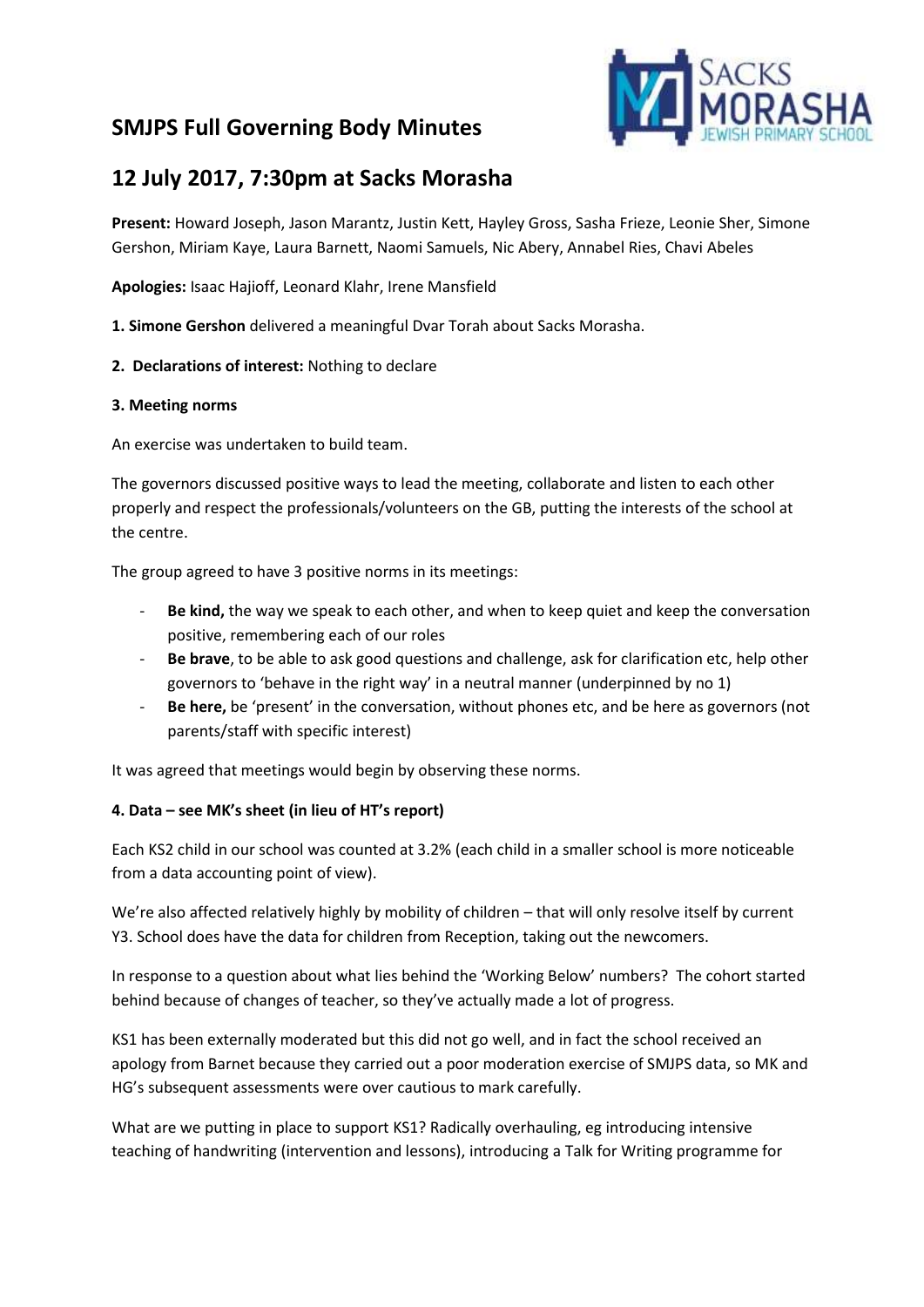literacy. Tteachers are being asked to refine their skills and subject knowledge in CPD time, and are engaging smaller teaching groups at certain times of day.

The school has had great success in Maths – due to some targeted training provided to staff,

We need to be clear when presenting the data re: what the targets are and how they were met.

We met our targets excellently, but HG pointed out that we pushed the SLT and the students very hard to get those results and other things may have suffered.

There was a suggestion that parents would benefit from hearing a simple narrative about the school's academic successes and the key drivers.

## **5. Governor learning walk reports**

**a) LS's July report**. MK and LS pointed out the need to consider the context (eg. very hot day, a supply teacher, etc) but also need to be realistic and reflect on that reality.

Need to understand how indicative this snapshot was of the general behaviour. MK was clear that in general, behaviour is positive at SMJPS though there are pockets of classes at certain times of day when children do not behave as they should. HG: small playground is part of the problem, behaviour is worse in the afternoon, probably because children have not been able to run around. Behaviour is audibly better after they've played in the park.

# **ACTION: For future, reports should be sent to learning walk 'host' or SLT first, for discussion and agreement, before they are circulated to GB.**

Question about the behaviour initiatives – what is still in place? Dojos are still in place in every class. Red/yellow cards are no longer used. A new programme was started, but it is not as of yet embedded. SMART system needs to be re-embedded. Only very small level of serious misbehaviour overall.

Especially need to consider the **playground**, which directly affects behaviour, though school is doing everything they can to mitigate it.

JM suggests that LS does another learning walk next term.

#### **b) H&S premises review**

HG is dealing with the action points. Will be dealing with storage, safety of wires, secure access for non-teaching rooms, widening rear access gates. The back door should also be reviewed.

LK will support HG with other areas that are necessary.

A cycle of building maintenance and review is being established.

CA pointed out that anything physical to the building needs to be approved by the Trust, as owners of the building

In general, JM thanks everyone for doing their learning walks. He, SG and AR will draw up new plan for next academic year.